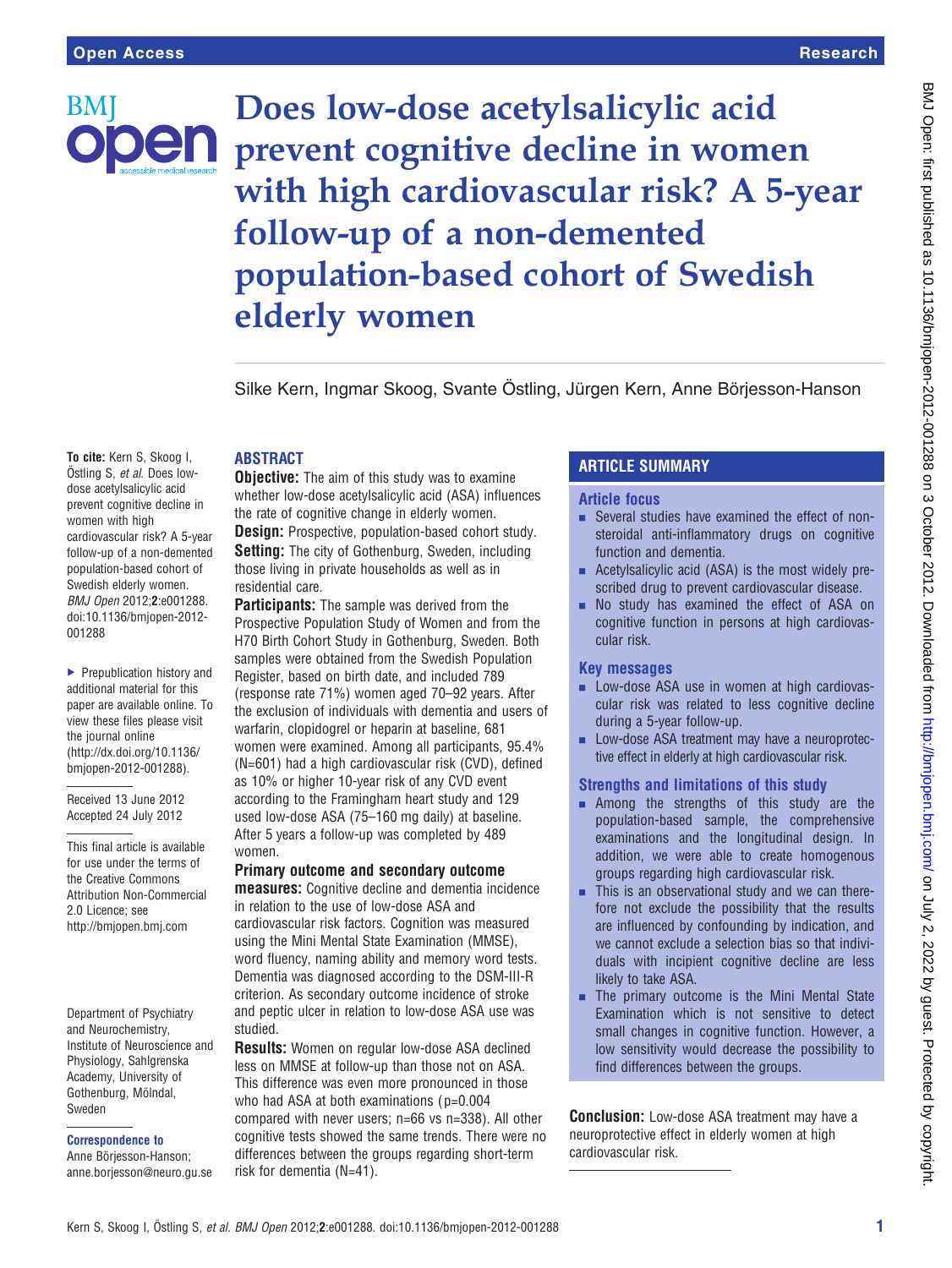#### **INTRODUCTION**

Life expectancy, and thus the number of elderly people, increases worldwide. Cardiovascular disease (CVD) and cognitive decline are among the most important causes for disability and illness in this age group.

Inflammation might be important in the pathogenesis of cognitive decline<sup>1</sup> as well as CVD.<sup>2</sup> <sup>3</sup> There is a large literature on the possible preventive effect of nonsteroidal anti-inflammatory drugs (NSAID) on dementia.4–<sup>8</sup> Population-based observational studies generally report that the use of NSAIDs decreases the risk of Alzheimer's disease,  $4689$  while randomised controlled trials have most often given negative results.<sup>7 10</sup> Despite the large literature on NSAIDs, few studies have examined the effect of acetylsalicylic acid (ASA) on dementia.5 6 11 12

Daily low-dose ASA is established in the secondary prevention of CVD and in some countries also for primary prevention in individuals at sufficiently high CVD risk.<sup>13</sup> However, the use of low-dose ASA for primary prevention is debated.14 For example, in Sweden and many other countries, low-dose ASA is mainly prescribed to prevent CVD in individuals with already manifest vascular disease, for example, myocardial infarction or stroke. For this purpose, it is given in doses sufficient to inhibit coagulation. The anti-inflammatory effect seems to come at higher doses than the doses generally used in Scandinavia.15

Studies on the effect of ASA on dementia and cognitive change are contradictive. Most studies on ASA in relation to Alzheimer's disease have given negative results<sup>5 6</sup> with some exceptions.<sup>11 12</sup> In the Rotterdam Study, low-dose ASA use was even related to an increased incidence of vascular dementia.<sup>6</sup> Few studies have examined the role of ASA on cognitive change, which is the earliest sign of dementia.<sup>8</sup>  $^{16}$  <sup>17</sup> The Baltimore Longitudinal Study on Aging, with a mean participant age of 51 years, reported conflicting results using mixed effects regression models.<sup>18</sup> Thus, ASA use was related to better concurrent result on the Mini Mental State Examination (MMSE) and some other tests, and had an interaction effect with age on memory tests, interpreted as more prospective decline in these tests. A large double-blind placebo-controlled trial showed no effect of ASA on global cognitive function during 4 years of follow-up in mainly healthy women (mean age 66 years).<sup>19</sup> Secondary analyses suggested, however, that ASA might have an effect in individuals with cardiovascular risk (current smokers and hyperlipidaemia). No studies have been done in elderly women at high risk for cardiovascular disease. Swedish populations may be especially suited for these kinds of studies, as ASA is not widely recommended for use in individuals at high cardiovascular risk.

The aim of this study was to examine the effect of low-dose ASA on cognitive function in an elderly population, taking into account the cardiovascular risk profile based on the primary care formula from Framingham Heart Study for Use in Primary Care.20

### METHODS Sample

The sample was derived from the Prospective Population Study of Women<sup>21</sup> and from the H70 Birth Cohort Study in Gothenburg, Sweden.<sup>22</sup> Both samples were obtained from the Swedish Population Register, based on birth date, and included both those living in private households and in residential care.

The baseline sample has been described previously.<sup>22</sup> Briefly, the study included women (born on certain dates in 1908, 1914, 1918, 1922 and 1930) living in Sweden from 1 September 2000, according to the Swedish Population Register. Among 1200 selected, 48 died before they could be examined, 12 could not speak Swedish and 21 had emigrated outside Sweden, leaving an effective sample of 1119. Among these, 789 women accepted to participate in the psychiatric examination (response rate 70.5%). Among those, 91 were excluded due to dementia and 17 because they used warfarin, clopidogrel or heparin, leaving 681 women for this study.<sup>22</sup> Of the 681, four women were born in 1908, 23 women were born in 1914, 133 were born in 1918, 186 were born in 1922 and 335 were born in 1930.

There were no significant differences regarding birth year, age or hospital discharge diagnoses of dementia between participants and non-participants. Compared with non-participants, participants were more likely to survive until November 2003 (p=0.037) and were less often registered with stroke (p=0.038) or psychiatric diagnoses (p=0.005) in the Swedish Hospital Discharge register that contains diagnoses according to the International Classification of Diseases from 1980 and onwards.

A follow-up examination was conducted in 2005–2006. Of the 681 examined in 2000, 521 were available for participation in 2005 and 489 (response rate 71.5%) accepted participation in a psychiatric follow-up examination and completed all tests. Of those, 266 women were born in 1930 and 223 women were born in 1914, 1918 or 1922.

The majority of participants were examined at the geriatric outpatient clinic of Vasa Hospital in Gothenburg. Those who declined examination at the outpatient clinic, as well as those who had moved to other regions within Sweden, were offered home visits. After complete description of the study to the subjects, written informed consent was obtained from all participants and/or their informants. The study was approved by the Ethics Committee for Medical Research at the University of Gothenburg.

### **Assessments**

The examinations were conducted at an out-patient department or in the participant's home and included comprehensive social, functional, physical, neuropsychiatric and neuropsychological examinations.

At each examination, the participants underwent a physical examination, blood pressure determination and phlebotomy for vascular risk factors. Cigarette smoking was ascertained by self-report and report from a close informant. Blood pressure was measured in a sitting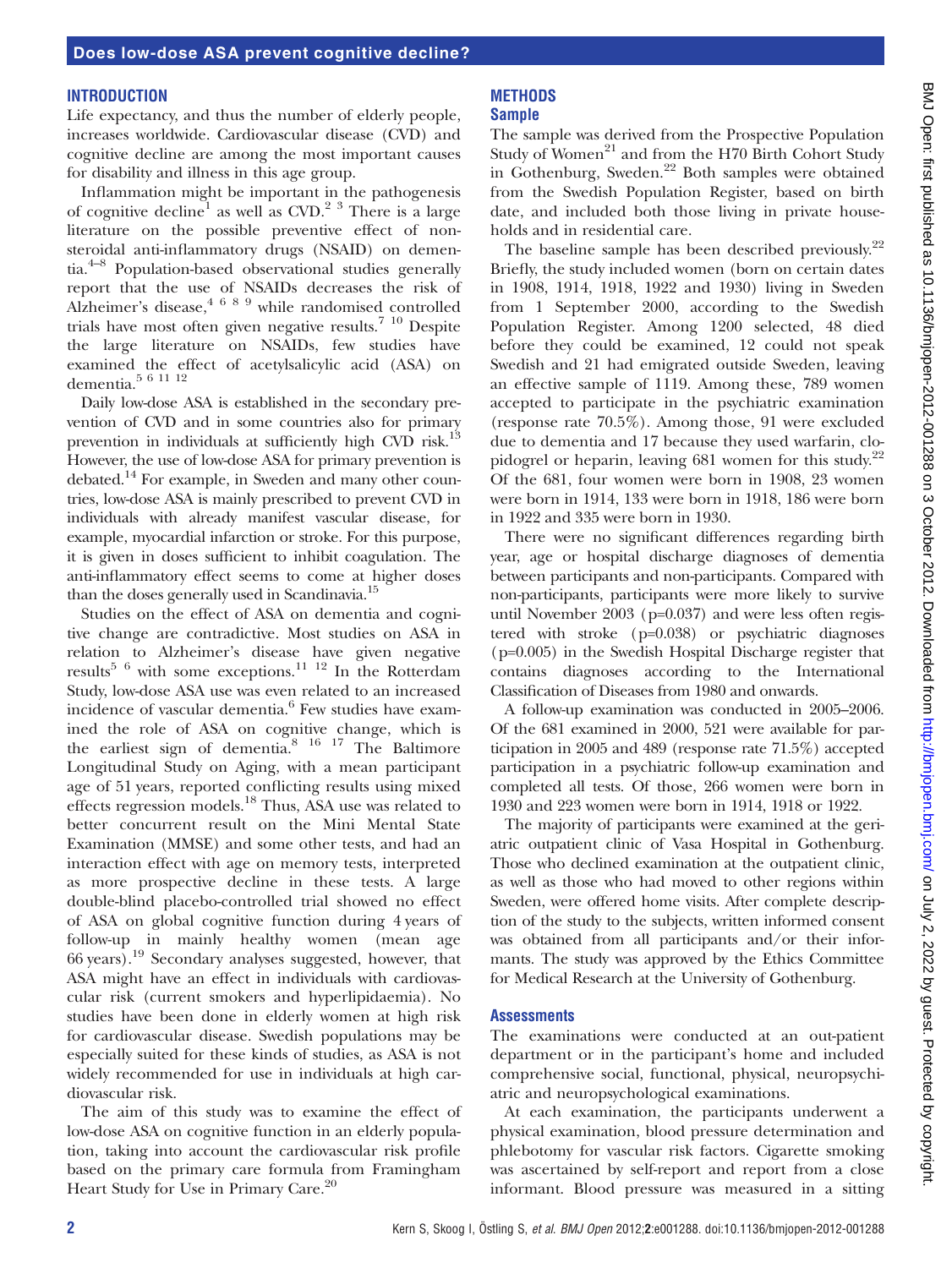position on the left arm. Serum total and high-density lipoprotein cholesterol levels were determined and diabetes mellitus was defined as using insulin or oral hypoglycaemic medications and/or if the participant had a diagnosis of diabetes mellitus told by a physician. Apolipoprotein E (APOE) genotyping was performed by solid-phase mini sequencing.

Information on regular drug use, including ASA and other NSAIDs, was collected from multidose drug dispensing lists, a list of drugs delivered to individuals every second week. When such lists were unavailable, information on drug use was collected during home/nursing home visits. Participants were asked to show the interviewer the drugs they used. A participant was classified as a user of the drug if use was documented by either source. Information on duration of drug use or dosage regimen was not available. Low-dose ASA was defined as when the regimen was 75–160 mg daily.

Education was assessed as mandatory education (6 years in those born 1908–1922, 7 years in those born 1930), or more than mandatory.

Neuropsychiatric examinations were conducted by experienced psychiatric nurses in 2000–2003 and 2005–2006. The examinations were semistructured and included ratings of psychiatric symptoms and signs and tests of mental functioning, including assessments of episodic memory (short-term, long-term), aphasia, apraxia, agnosia, executive functioning and personality changes, as described previously.23 Cognitive function at baseline and at follow-up was also assessed using the MMSE,  $24$ naming test, category fluency and word memory test.

Close informant interviews were performed by experienced psychiatric research nurses in 2000–2003 and 2005–2006. The interviews were semistructured and included questions about changes in behaviour and cognitive function (eg, memory, intellectual ability, visuospatial function, language and executive function), personality changes, psychiatric symptoms, activities of daily living, and in the case of dementia, onset age and disease course, as described previously.23

# Dementia diagnoses

Dementia was diagnosed according to the Diagnostic and Statistical Manual of Mental Disorders, Third edition, revised (DSM-III-R) criteria<sup>25</sup> by neuropsychiatrists at consensus meetings using information from neuropsychiatric examinations and close informant interviews.<sup>26</sup> For those lost to follow-up (deceased and refusals), psychiatrists examined medical records from all major hospitals, geriatric and psychiatric institutions and outpatient services in Gothenburg. The Swedish Hospital Discharge Register was also used. The diagnosis of dementia from these sources was made if medical records revealed a diagnosis of dementia or impairments of memory and other cognitive functions producing significant difficulties in activities of daily living. Almost all people in Sweden have access to public health services

and have therefore equal chances to have medical records, or being in the hospital discharge register.

A 10-year cardiovascular risk score was applied based on the primary care formula from the Framingham Heart Study.<sup>20</sup> High CVD risk was defined as  $10\%$  or higher 10-year risk of any CVD event. This score was used to control for the confounding effect of cardiovascular disease. It was also used for subanalyses of the effect of ASA on cognitive change in those with high CVD risk. The American Heart Association recommends the use of low-dose ASA in this group.<sup>13</sup>

# Statistical analysis

Differences in proportions were tested with Fisher's exact test. Differences in MMSE change from 2000 to 2005 were tested with the non-parametric Mann-Whitney U test. Multiple linear regression models were used to explore the factors related to changes in MMSE score. Factors used in the models included age, APOE ɛ4 carriership, baseline MMSE score, high cardiovascular risk score and education.

Statistical tests were carried out using SPSS for Windows (V.17, SPSS, Chicago, Illinois, USA). A two-tailed level of significance,  $p<0.05$ , was used for all tests.

### RESULTS

### Baseline characteristics in 2000

Baseline characteristics in 2000 for those treated (N=129) and not treated (N=552) with low-dose ASA are shown in table 1.

Among all 681 participants, 129 had ASA (18.9%). Of these, 104 had a daily dose of 75 mg, and 25 a daily dose of 160 mg. Among all women, 94 were on daily treatment with other NSAIDs than ASA. Of these, 18 also had ASA.

Those on low-dose ASA treatment had lower MMSE score and lower word fluency scores at baseline than those without (table 1). There were no relations between NSAIDs and cognitive test scores at baseline (data not shown).

### Change in MMSE score between 2000–2001 and 2005–2006

Without controlling for any other covariates the average MMSE declined over the 5-year follow-up period and was −0.88 for the whole sample; −0.95 for ASA non-users and −0.05 for those using ASA in 2000 and 2005 (N=66). Women on low-dose ASA at baseline declined less on MMSE than those not on ASA even after adjusting for baseline MMSE, age at baseline, APOE ɛ4 carriership, other NSAIDs and cardiovascular risk score (table 2). Other NSAIDs did not influence MMSE change.

The sample was then stratified into those using ASA in 2000 and 2005 (N=66), those using ASA in 2000 but not in 2005 (N=18), those not using ASA in 2000 but using it in 2005 (N=67) and those not using ASA at either examination (N=338). Women using ASA at both examinations increased in MMSE score (p=0.004 compared to never users; figure 1). Non-significant declines were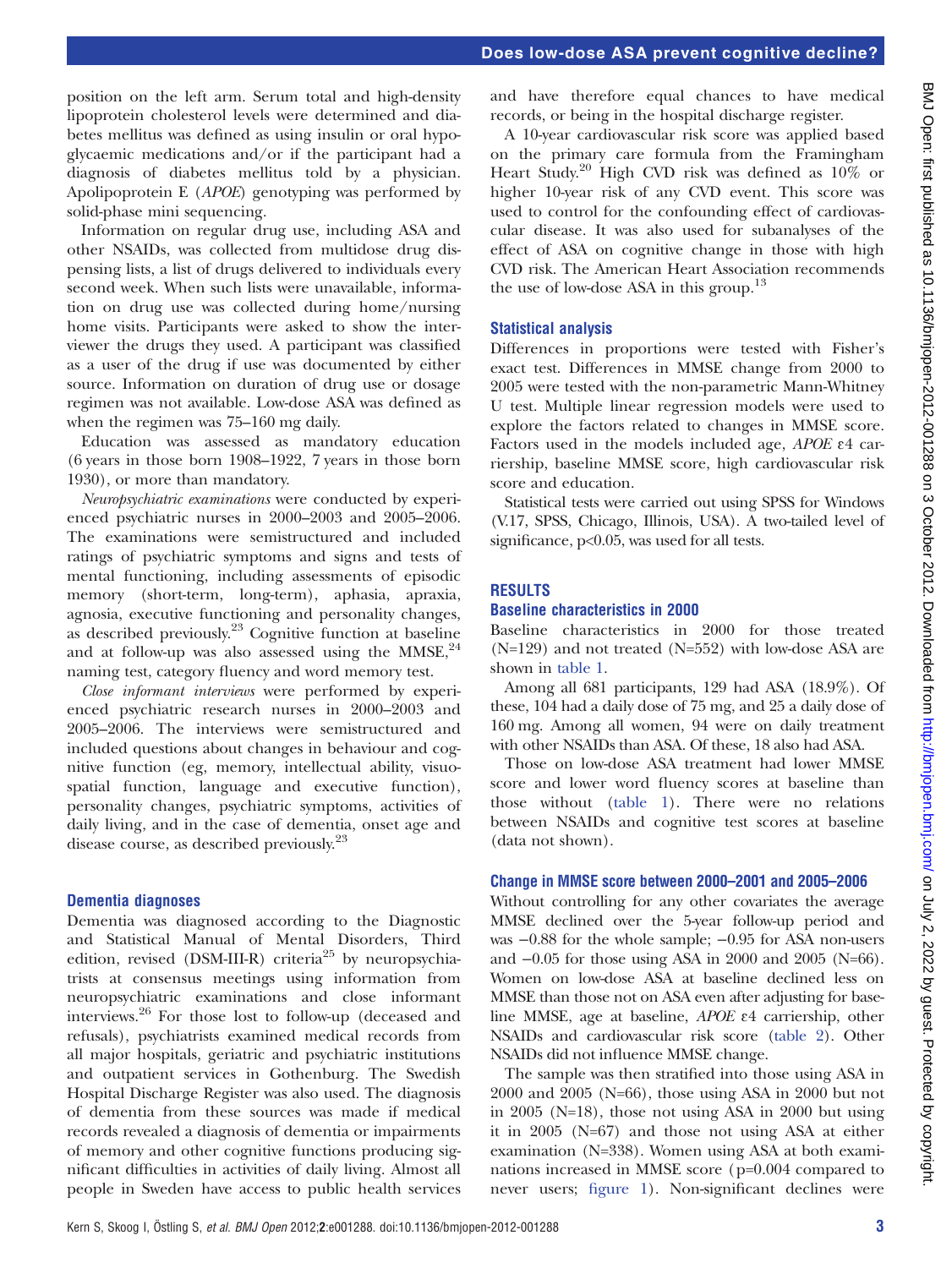| Baseline characteristics of the study population* by the use of ASA<br>Table 1 |  |
|--------------------------------------------------------------------------------|--|
|--------------------------------------------------------------------------------|--|

|                                               | <b>ASA use</b>          |      |           |              |         |           |         |  |
|-----------------------------------------------|-------------------------|------|-----------|--------------|---------|-----------|---------|--|
|                                               | <b>No</b>               |      |           | <b>Yes</b>   |         |           | Test†   |  |
|                                               | $\mathsf{n}$            | %    |           | $\mathsf{n}$ | %       |           | p Value |  |
| All                                           | 552                     | 81.1 |           | 129          | 18.9    |           |         |  |
| Mean age (SD)                                 | 74.7 (5.4)<br>77.5(5.1) |      |           |              | < 0.001 |           |         |  |
| Education beyond mandatory                    | 188                     | 34.1 |           | 40           | 31      |           | 0.598   |  |
| Stroke up to 2000                             | 18                      | 3.3  |           | 27           | 20.9    |           | < 0.001 |  |
| <b>NSAID daily use</b>                        | 76                      | 13.8 |           | 18           | 14      |           | 1.000   |  |
| Gastric ulcer                                 | 51                      | 9.2  |           |              | 5.4     |           | 0.359   |  |
|                                               | $\overline{n}$          | Mean | <b>SD</b> | $\mathsf{n}$ | Mean    | <b>SD</b> |         |  |
| 10 year risk of CVD (Framingham %) $\ddagger$ | 514                     | 21.5 | 7         | 116          | 22.7    | 7.3       | 0.062   |  |
| Mean stroke age                               | 18                      | 64.2 | 14.5      | 27           | 71      | 12        | 0.102   |  |
| Cognitive tests                               |                         |      |           |              |         |           |         |  |
| <b>MMSE</b>                                   | 550                     | 27.8 | 2.2       | 128          | 27.3    | 2.1       | 0.004   |  |
| <b>Naming test</b>                            | 538                     | 0.06 | 0.4       | 127          | 0.06    | 0.3       | 0.663   |  |
| Category fluency                              | 542                     | 21.5 | 6.7       | 128          | 20.2    | 8.2       | 0.010   |  |
| Word memory                                   | 526                     | 5.2  | 2         | 120          | 5.5     | 1.8       | 0.072   |  |

ASA, acetylsalicylic acid; CVD, cardiovascular disease; MMSE, Mini Mental State Examination; NSAIDs, non-steroidal anti-inflammatory drugs. \*Excluding those with dementia diagnosis and warfarin, clopidogrel or heparin use as determined from the baseline study. †Mann-Whitney U tests were stated otherwise Fisher's exact tests.

‡Framingham score is the 10-year risk for general cardiovascular disease calculated for 630 cases with complete data.

found for women using ASA at one of the two measure points (baseline users p=0.191; follow-up users p=0.346). The results did not change when those who developed dementia in 2005 were excluded.

Other cognitive tests (word fluency, naming test and word memory) showed the same trends but the differences between the groups were not statistically significant (data not shown).

At follow-up in 2005, 41 participants had developed dementia. There was no significant difference between the ASA and non-ASA treatment group regarding the development of dementia (table 3). In the ASA treatment group, 7.1% (N=6) had a stroke during follow-up compared with  $5.2\%$  (N=21) in the non-ASA treatment

Table 2 Multiple linear regression results of selected factors affecting change in MMSE in women followed from 2000 to 2005

| <b>Factor</b>           | B       | 95% CI                      |         |
|-------------------------|---------|-----------------------------|---------|
| ASA use at baseline     | 0.75    | $(0.01 \text{ to } 1.49)$   | 0.046   |
| <b>MMSE</b> at baseline | $-0.37$ | $(-0.54 \text{ to } -0.21)$ | < 0.001 |
| Age at baseline         | $-0.12$ | $(-0.17 \text{ to } -0.06)$ | < 0.001 |
| <b>GCVD</b> score       | 0.01    | $(-0.03 \text{ to } 0.04)$  | 0.795   |
| Additional factors*     |         |                             |         |
| Only mandatory          |         | $0.44$ $(-1.11$ to $0.99$ ) | 0.118   |
| education               |         |                             |         |
| <b>NSAID</b>            | 0.07    | $(-0.65 \text{ to } 0.78)$  | 0.852   |
| $APOE$ ε4               | $-0.25$ | $(-0.86 \text{ to } 0.37)$  | 0.431   |

APOE, apolipoprotein E; ASA, acetylsalicylic acid; GCVD, general cardiovascular disease (Framingham Heart Study); MMSE, Mini Mental State Examination; NSAIDs, non-steroidal anti-inflammatory drugs.

\*Each additional factor was added to the model separately.

group (p=0.438; table 3). Three women had haemorrhages between 2000 and 2005. None of these had ASA treatment. There were no significant differences between the ASA and non-ASA treatment groups regarding the development of gastric ulcer (table 3).

Among the 94 on other NSAIDs than ASA, 80 participated in 2005 and 25 were still using other NSAIDs. Those on other NSAIDs than ASA did not differ from those not on NSAIDs regarding change in MMSE scores and other cognitive tests.

#### High-risk group

We then analysed only those with a Framingham risk score of more than 10%. Information on risk factors was insufficient for calculation of the risk score in 51 participants, leaving 630 women. In 2000, 601 of 630 (95.4%) women had a CVD risk higher than 10%. The mean Framingham score in the ASA treatment group was higher than in the non-treatment group (23.7 SD 6.4 vs 22.2 SD 6.5; p=0.019, MWU). Within the high-risk group, those on ASA treatment decreased less in MMSE scores than those without ASA  $(-0.33 \text{ SD } 3.3 \text{ vs } -0.95 \text{ SD } 2.9;$ p=0.028, MWU). The other cognitive tests (word fluency, naming test and word list memory) showed similar trends but the differences between the groups were not statistically significant. Those on NSAIDs other than ASA did not differ from those not on NSAIDs regarding change in MMSE scores and other cognitive tests.

#### **DISCUSSION** Statement of principal findings

Despite ASA being widely prescribed to prevent CVD, as recommended by the American Heart Association,<sup>13</sup>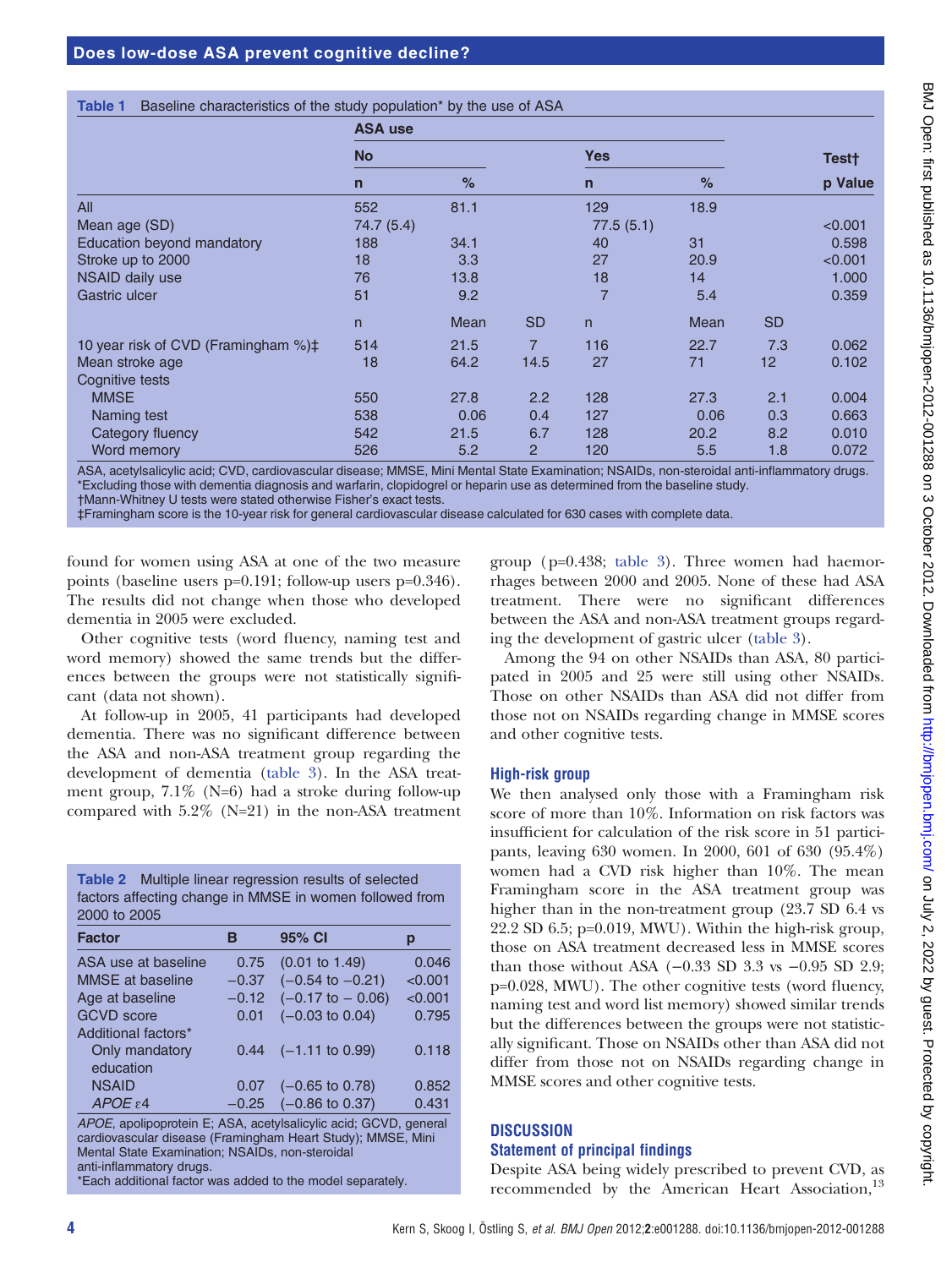Figure 1 Change in Mini Mental State Examination (MMSE) by acetylsalicylic acid (ASA) use in women followed from 2000 to 2005 p Values (Mann-Whitney U tests) compare MMSE change between ASA-users versus non-users.



1. Mini Mental State Examination.

2. Acetylsalicylic acid.

P-values (Mann-Whitney U-tests) compare MMSE change between ASA-users versus nonusers.

there are only few studies examining the influence on cognitive function.<sup>8</sup>  $16-19$  In a longitudinal populationbased study, we found that low-dose ASA treatment was related to less global cognitive decline in women at high risk for cardiovascular disease.

#### Strengths and limitations of the study

Among the strengths of this study are the populationbased sample, the comprehensive examinations and the longitudinal design. In addition, we were able to create homogenous groups regarding high cardiovascular risk.

Some methodological considerations need to be addressed. First, it must be emphasised that this is an observational study. We can therefore not exclude the possibility that the results are influenced by confounding by indication. However, randomised controlled trials may be difficult to conduct due to ethical reasons in individuals with high cardiovascular risk. Second, the primary outcome in this analysis is the MMSE. Despite this being the most commonly used cognitive test, the MMSE is not sensitive to detect small changes in cognitive function. However, a low sensitivity would decrease the possibility to find differences between the groups. Third, MMSE score measures global cognitive function and mainly test cognitive domains that are related to language. Thus, the MMSE does not detect executive dysfunction, which

| <b>Table 3</b> Acetylsalicylic acid (ASA) use at baseline in<br>relation to development of gastric ulcer, stroke and<br>dementia during follow-up in women |     |               |    |      |         |  |
|------------------------------------------------------------------------------------------------------------------------------------------------------------|-----|---------------|----|------|---------|--|
|                                                                                                                                                            |     | <b>No ASA</b> |    |      | Test*   |  |
|                                                                                                                                                            | n   | ℅             | n  | $\%$ | p Value |  |
| All                                                                                                                                                        | 405 |               | 84 |      |         |  |
| Gastric ulcer                                                                                                                                              | 36  | 8.9           | 3  | 3.6  | 0.172   |  |
| <b>Stroke</b>                                                                                                                                              | 21  | 5.2           | 6  | 7.1  | 0.438   |  |
| Dementia                                                                                                                                                   | 34  | 8.4           |    | 8.3  | 1.000   |  |
| $\star$ $\Gamma$ in the substant contribution of the set                                                                                                   |     |               |    |      |         |  |

\*Fisher's exact test.

has been hypothesised to be especially influenced by ASA use.<sup>19</sup> We might therefore have underestimated the effect of ASA by using the MMSE. Fourth, we cannot exclude a selection bias so that individuals with incipient cognitive decline are less likely to take ASA. However, the lower MMSE score at baseline in the ASA treatment group does not support this suggestion. Fifth, our study may be too small to detect very small differences between the groups. However, small differences may not be clinically relevant. Finally, we cannot exclude the possibility of that the reduced cognitive decline among ASA-users might represent regression to the mean, or, as always possible, the results may be due to chance. For a definite conclusion more studies are needed.

#### Our findings in relation to others

Despite the large literature on NSAIDs and cognitive change in the elderly, few studies have examined the role of ASA. The Women's Health Study (WHS) showed no general effect of ASA on primary cognitive outcomes, but reported a slightly positive effect on category fluency without beneficial effect on global cognitive function.<sup>19</sup> We found no effect on category fluency, but an effect on global function using MMSE. One reason for the effect on category fluency in WHS may be that this study included very healthy women, while our study included mostly individuals with high cardiovascular risk. Category fluency is considered to reflect executive functions, which may be disturbed in patients with subcortical cerebrovascular disease. It may be that our high-risk group already had developed subcortical cerebrovascular disease, which could no longer be influenced by ASA use, while in the low-risk group in WHS it was still possible to prevent these changes. Another reason may be that WHS used telephone interviews to assess cognitive function, while we used personal examinations.

We found that ASA, but not other NSAIDs, had a beneficial effect on change in cognitive function. The Baltimore Longitudinal Study on Aging (BLSA)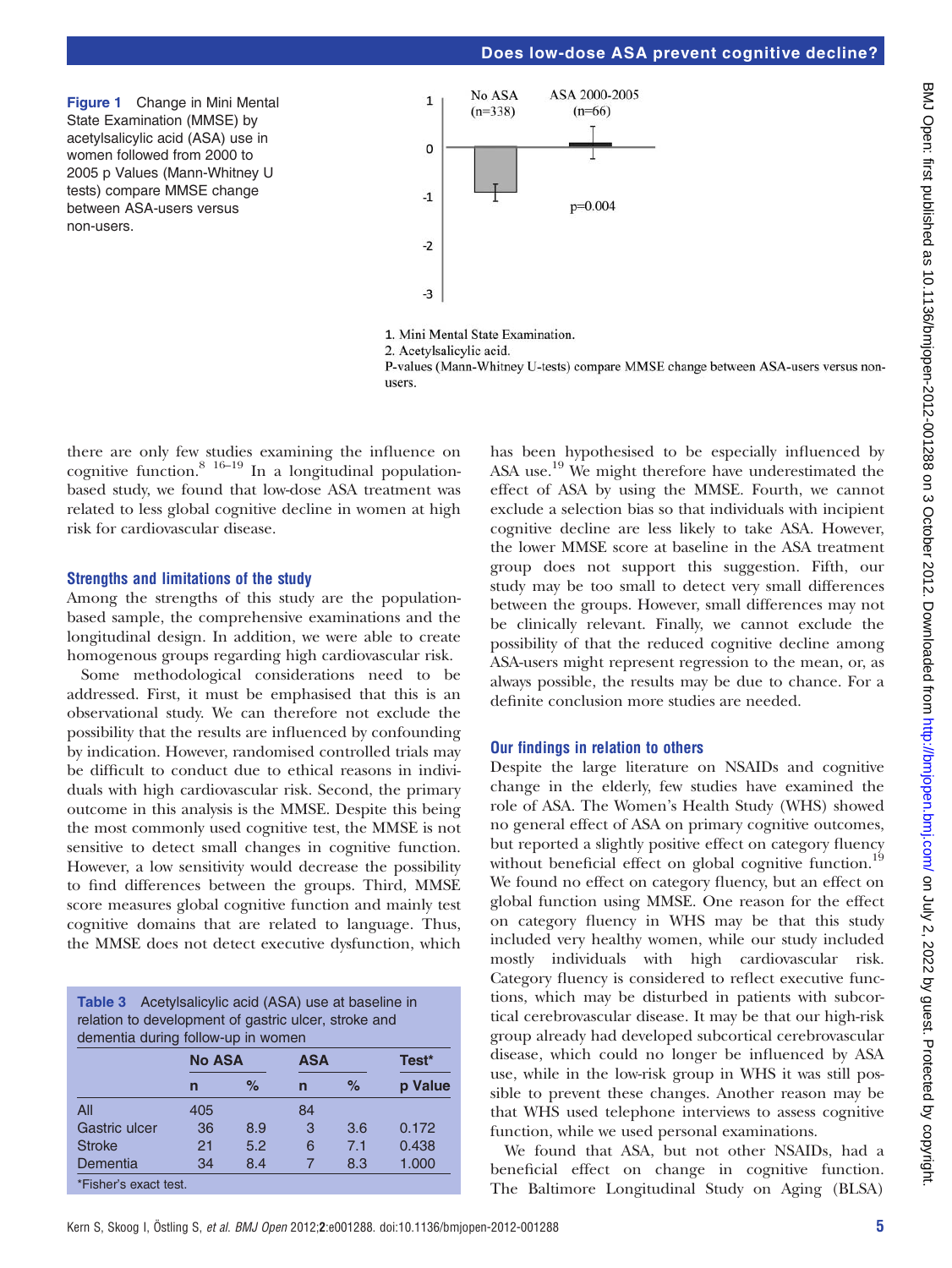reported that ASA use was related to better concurrent result on some tests, including the MMSE, and an interaction effect with age on memory tests, interpreted as more prospective decline in these tests.<sup>27</sup> Our results are in contrast to this, that is, we found lower baseline MMSE and less decline in the ASA group. These differences may be due to the considerably lower age (mean of 51 years) and lower CVD risk in BLSA compared to our population.

Several studies examined the effect of ASA on the incidence of Alzheimer's disease, and not on general cognitive function. The results of these studies are contradictive, some suggest a protective effect on Alzheimer's disease $9^{11}$   $12^7$  while others do not.<sup>5 6 28</sup> In our study, ASA did not influence the incidence of dementia at follow-up. This may be due to a very short time of follow-up. Our finding that ASA use influenced cognitive function may reflect an effect on preclinical dementia, indicating that treatment must start early to have a sufficient neuroprotective effect.

#### Meaning of the study

The mechanism for the protective effect of ASA is not fully understood. Low-dose ASA irreversibly blocks the formation of thromboxane A2 in platelets producing an inhibitory effect on platelet aggregation,<sup>15</sup> whereas other NSAIDs (such as ibuprofen or diclofenac) are reversible inhibitors.29 In low doses, ASA thus mainly confers an antiplatelet effect and a limited anti-inflammatory effect.<sup>30</sup> It is therefore possible that ASA might influence cognitive decline by enhancing the cerebral blood flow by reducing platelet aggregation. In addition, a recent review suggested that some of the beneficial actions ascribed to ASA are due to ASA's ability to act through cyclooxygenase-2 to generate new neuroprotective docosanoids from docosahexaenoic acid (DHA) and arachidonic acid (AA). AA and DHA are converted to new families of lipid mediators that are pivotal in promoting resolution.<sup>31</sup>

Only less than one-fourth with a high-risk score for CVD was on ASA. Some European countries and the American Heart Association recommend ASA treatment in patients at high CVD risk. $32-34$  However, these guidelines are debated $14$  and in Sweden there are no such recommendations. ASA treatment is therefore mainly used in patients with manifest artherosclerotic disease. This is partly due to concerns for adverse side effects. However, there were no haemorrhages and no increased risk of peptic ulcers during follow-up in the ASA treatment group. We can however not exclude the possibility of an increased risk for microbleeds.35 36

#### Unanswered questions and future research

Our study suggests a neuroprotective effect of ASA, at least for elderly women at high cardiovascular risk. Longer follow-ups are needed to evaluate the long-term effect of ASA on cognitive function and dementia. Randomised controlled studies are important to finally evaluate the effect of ASA on cognitive function. However, this may be

difficult to conduct in individuals with high CVD risk due to ethical reasons. Basic science studies are necessary to fully understand the mechanisms behind the possible neuroprotective effect of ASA treatment.

Acknowledgements We thank the participants and their families, study nurses and staff at the neuropsychiatric unit.

Contributors SK analysed and interpreted the data and wrote the paper. IS conceived and designed the study, refined study methods, was involved in analysis and interpretation of the data and revised the article critically for important intellectual content. JK contributed with important aspects of the study design and revised the article. SÖ was involved in analysis and interpretation of the data and revised the article critically for important intellectual content. ABH was involved in study design, analysis and interpretation of the data, writing, revising and editing. The corresponding author has the right to grant on the behalf of all authors, and all authors gave final approval to the version to be submitted.

Funding This study was supported by grants from the Swedish Council for Working Life and Social Research (no 2001–2835, 2001–2646, 2003–0234, 2004–0150, 2004–0145, 2006–0596, 2006–0020, 2008–1111, 2008–1229 and 2010–0870), the Alzheimer's Association Stephanie B. Overstreet Scholars (IIRG-00-2159), the Swedish Research Council (no. 11267, 2005–8460, 825–2007–7462), The Bank of Sweden Tercentenary Foundation, Stiftelsen för Gamla Tjänarinnor and Handlanden Hjalmar Svenssons Forskningsfond. The funding sources had no involvement in study design; the collection, analysis and interpretation of data; in the writing of the paper and in the decision to submit the paper for publication.

#### Competing interests None.

Ethics approval The study was approved by the Ethics Committee for Medical Research at the University of Gothenburg.

Provenance and peer review Not commissioned; externally peer reviewed.

Data sharing statement As this is a longitudinal exploratory, non-interventional, observational study of a systematic sample of the general elderly population, we have no data to share.

#### **REFERENCES**

- 1. Gorelick PB. Role of inflammation in cognitive impairment: results of observational epidemiological studies and clinical trials. Ann N Y Acad Sci 2010;1207:155–62.
- 2. Ridker PM, Cushman M, Stampfer MJ, et al. Inflammation, aspirin, and the risk of cardiovascular disease in apparently healthy men. N Engl J Med 1997;14:973–9.
- 3. Lewis HD Jr, Davis JW, Archibald DG, et al. Protective effects of aspirin against acute myocardial infarction and death in men with unstable angina. Results of a Veterans Administration Cooperative Study. N Engl J Med 1983;7:396–403.
- 4. Breitner JC, Haneuse SJ, Walker R, et al. Risk of dementia and AD with prior exposure to NSAIDs in an elderly community-based cohort. Neurology 2009;22:1899–905.
- 5. Henderson AS, Jorm AF, Christensen H, et al. Aspirin, anti-inflammatory drugs and risk of dementia. Int J Geriatr Psychiatry 1997;9:926–30.
- 6. in t' Veld BA, Ruitenberg A, Hofman A, et al. Nonsteroidal antiinflammatory drugs and the risk of Alzheimer's disease. N Engl J Med 2001;21:1515–21.
- Martin BK, Szekely C, Brandt J, et al. Cognitive function over time in the Alzheimer's Disease Anti-inflammatory Prevention Trial (ADAPT): results of a randomized, controlled trial of naproxen and celecoxib. Arch Neurol 2008;7:896–905.
- Grodstein F, Skarupski KA, Bienias JL, et al. Anti-inflammatory agents and cognitive decline in a bi-racial population. Neuroepidemiology 2008;1:45–50.
- 9. Anthony JC, Breitner JC, Zandi PP, et al. Reduced prevalence of AD in users of NSAIDs and H2 receptor antagonists: the Cache County Study. Neurology 2000;11:2066–71.
- 10. Aisen PS, Schafer KA, Grundman M, et al. Effects of rofecoxib or naproxen vs placebo on Alzheimer disease progression: a randomized controlled trial. JAMA 2003;21:2819–26.